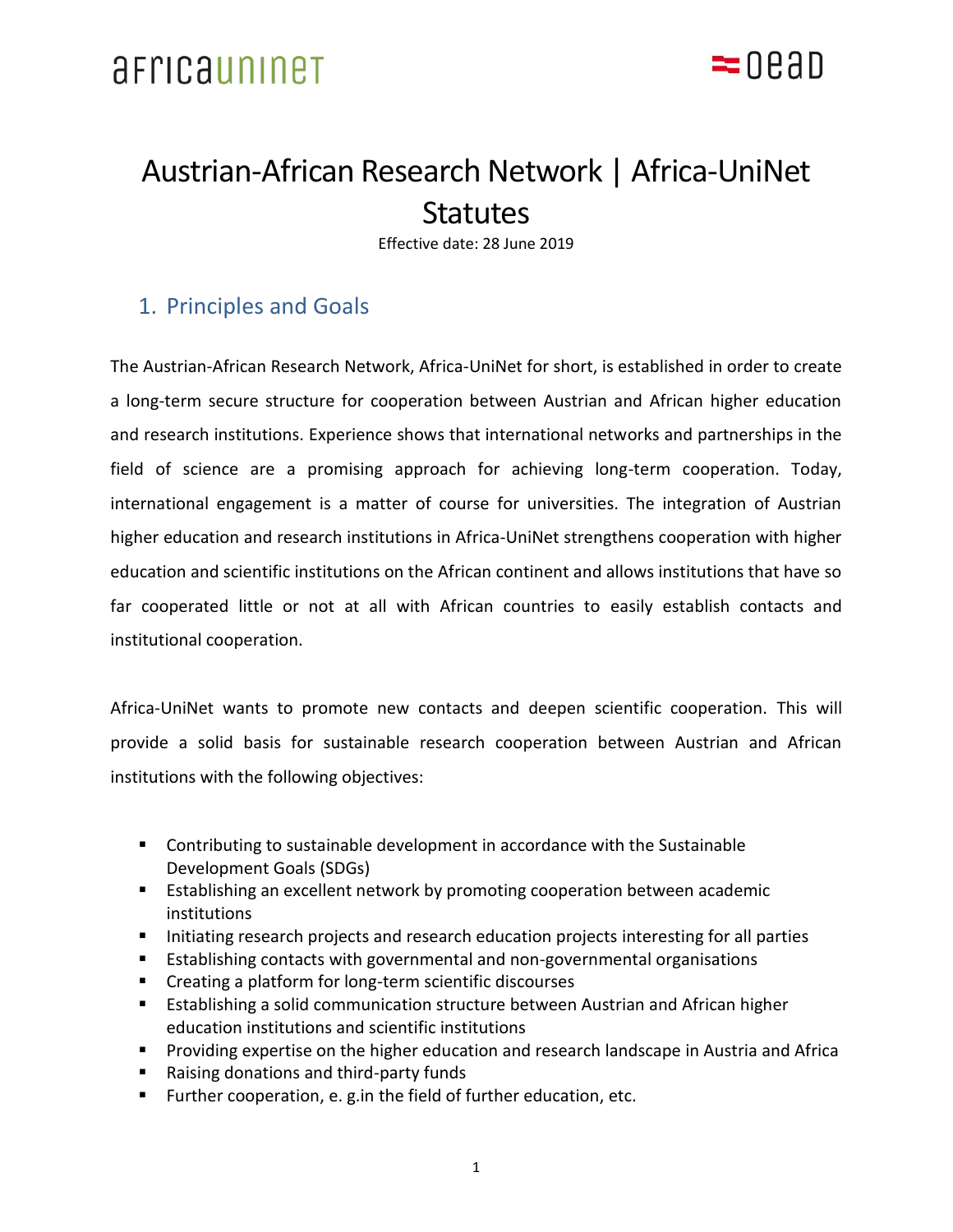

The Africa-UniNet Statutes regulate the cooperation structure, the support provided by Austria's Agency for Education and Internationalisation (OeAD-GmbH), the various procedures and tasks as well as the decision-making processes and the tasks of the committees.

### 2. Organisational structure and Network activities

### 2.1 Organisational structure

A balanced team composition in the Network's bodies and transparent decision-making processes are important for successful cooperation. To this end, the structure of Africa-UniNet will be established as follows:

- National Network Assemblies of members, who elect a country representative who in turn is entitled to vote at the General Assembly for the members of the Board.
- The General Assembly includes all members and has to take place at least once a year, alternating between Austria and African countries. In this General Assembly, the board is elected by the country representatives. All persons who represent a member institution are eligible for election.
- The Board consists of 3 Austrian and 3 African representatives.
- The members of the Board shall appoint the President from among their number and a Vice-President on the proposal of the President. The following should be noted: If the President comes from Austria, the Vice-President shall be elected from one of the African member of the Network and vice versa.
- To support the operational tasks within the Africa-UniNet activities, a Network office will be established at the OeAD-GmbH for an indefinite period of time. The office will be funded by the Austrian Federal Ministry of Education, Science and Research (BMBWF).
- The Network's working language is English.
- The members of all Network bodies will be appointed for 3 years each. Re-elections are possible.
- A balanced diversity in the bodies must be ensured.

### 2.2 Network activities

- General Network activities (e. g. holding the annual General Assembly)
- Professor exchanges and short-term research stays of scientists at member institutions
- Meetings of the country representatives
- Alumni activities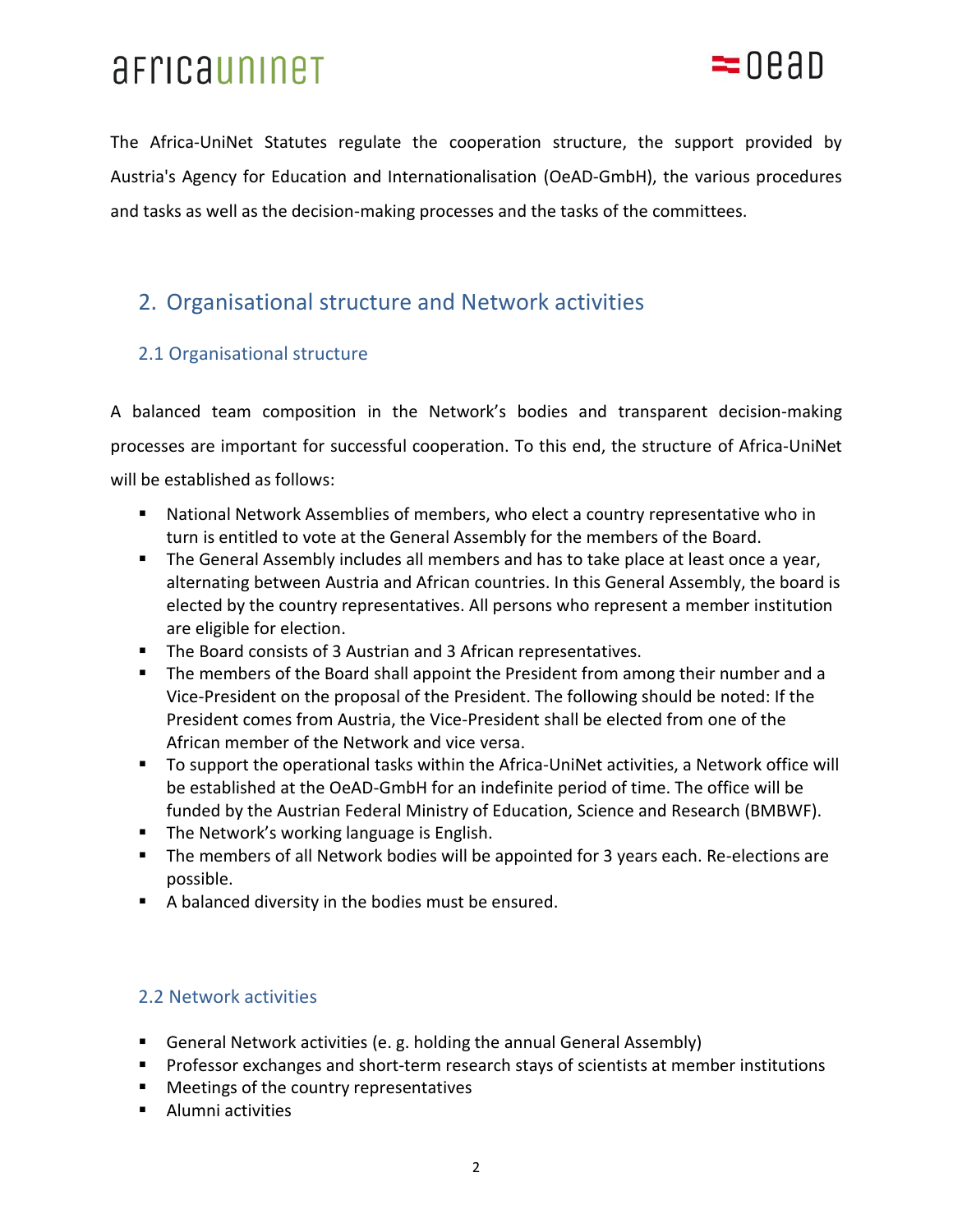## == 0.8.9.D

- Training / Teaching Courses
- Workshops, seminars, conferences
- Project initiation: Preparation of joint project applications (e. g. for Horizon Europe, Erasmus+, FWF- and FFG projects, ADA as well as for other funding bodies)
- Other Network activities (to be determined by the annual General Assembly)
- As well as all other activities that comply with the general objectives within the framework of the budget and the funding guideline of the Austrian Federal Ministry of Education, Science and Research (BMBWF).



*The Africa-UniNet structure*

## 3. Membership and terms of admission

### 3.1 Constituent phase

In the constituent phase (preparations until the first General Assembly or the first 3 years of the Network), a representative of the University of Natural Resources and Life Sciences, Vienna (BOKU), will be in charge of the Network's management (Presidency). The task will be to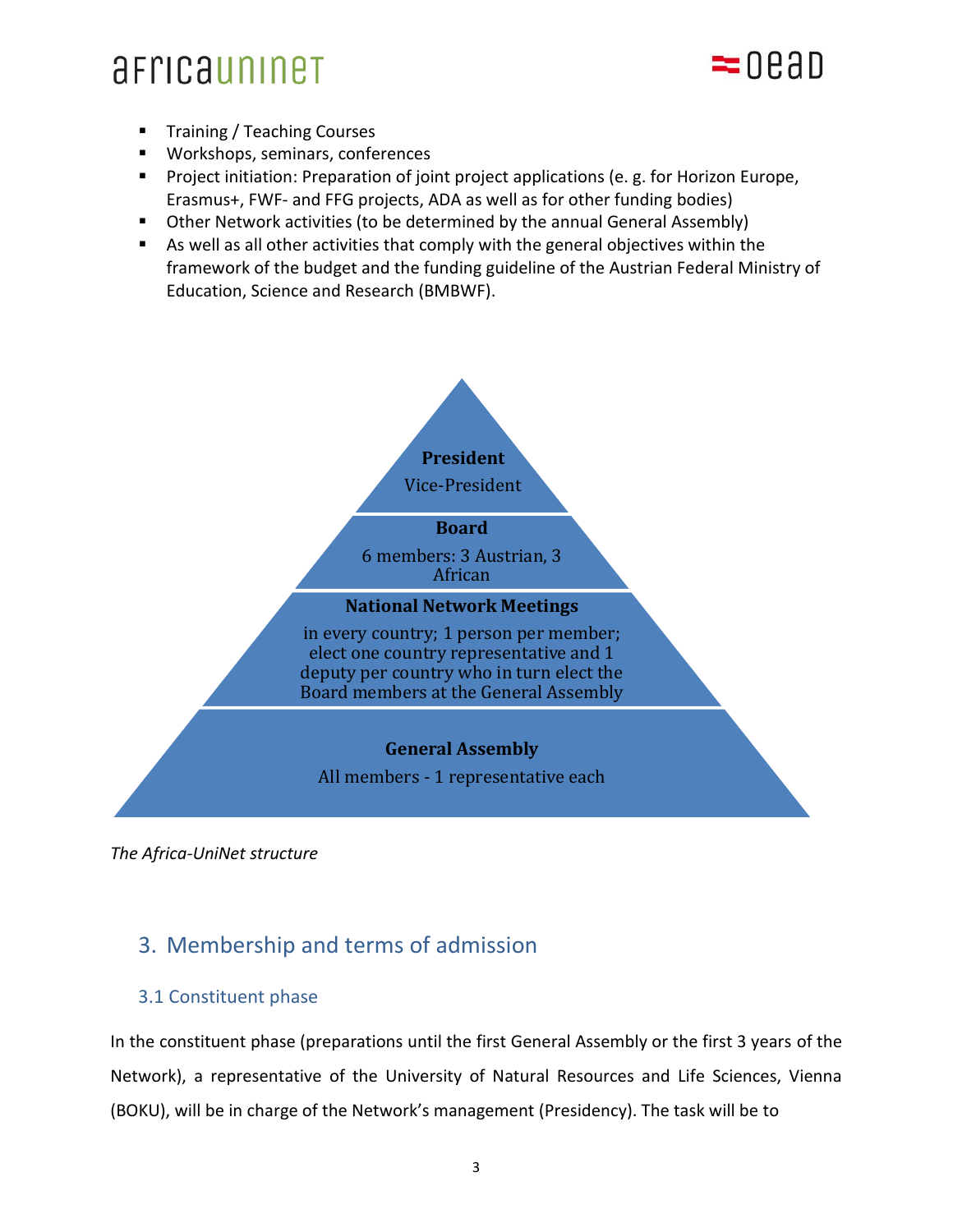

convene the first General Assembly, to establish a functioning communication structure, to organise the cooperation with the OeAD-GmbH and to define the processes. The active search for Austrian and African partner institutions interested in an Africa-UniNet membership is to be highly promoted. The operational assistance or work will be realised by the OeAD Network Office.

#### 3.2 Network Members

All higher education and research institutions in the field of basic research in Austria and in all countries of the African continent may become members. The decision on the admission before the first General Assembly will be taken by the President, and then, after formal consideration and on the proposal of the Board, by the General Assembly. The decision must be an ordinary resolution and be taken within a reasonable period of time. It is agreed that remain silent implies consent.

**Admission criteria:** Higher education institutions must offer at least one Master's level degree course which includes a research component (Master's thesis) (no "Taught-only" Master). The higher education or research institutions must be accredited in their home country or be able to provide evidence equivalent to accreditation.

**Application for membership:** Interested institutions shall send a written application for membership to the OeAD Network Office. In this application, they must commit themselves to the observance of these statutes, present their institution and agree to implement the Network strategy and to pay membership fees.

The application for membership must include:

- The nomination and contact details of the person who will represent the institution in the Network.
- A presentation of the planned activities in teaching, research and Third Mission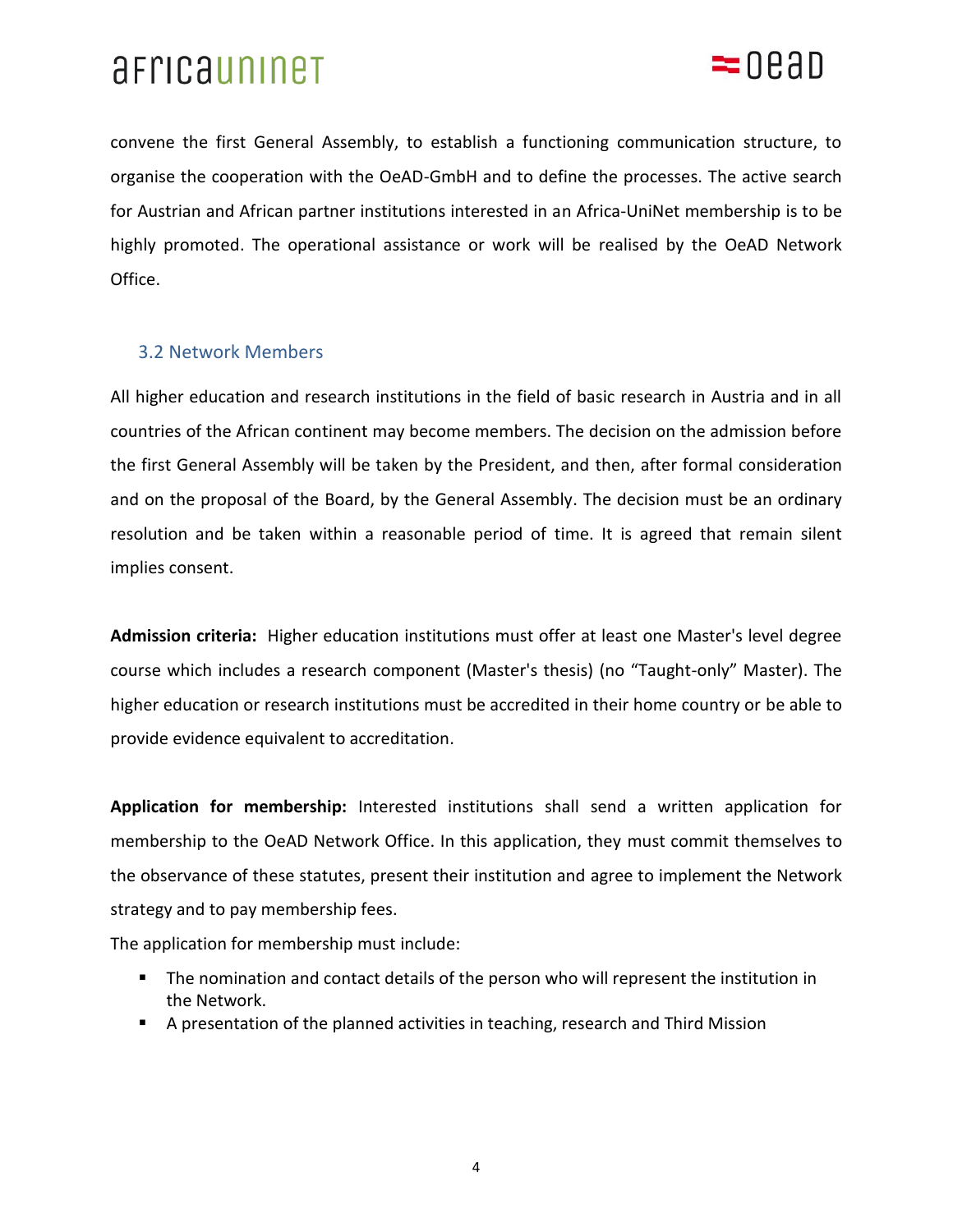

### 3.3 Membership fees

The annual Africa-UniNet membership fee amounts to 1,500 euros for Austrian and 500 euros for African Network members. The members undertake to pay the fixed annual membership fee in the first quarter of the (European calendar) year – otherwise, their membership in the General Assembly will be suspended. The member concerned may not submit any grant applications for the duration of the suspension.

If the membership fee is not paid retroactively for two consecutive years by the end of the second year, the membership will expire automatically.

The funds will be paid into an account managed by the OeAD-GmbH. The Board decides on the use of the membership fees.

#### 3.4 Termination or suspension of membership

An Africa-UniNet membership can be terminated as follows:

- Via a written letter of resignation sent to the OeAD Network Office, to be addressed at the following General Assembly. Already paid membership fees of the current year will not be refunded.
- The General Assembly may suspend a membership (temporary suspension of membership) or terminate it if the conduct of a member is detrimental to the interests of the organisation or if it contradicts the Statutes. The member concerned must be informed in writing (by e-mail or registered letter) of the suspension or termination of membership and of the reasons which led to this decision of the General Assembly.
- Automatic termination due to outstanding membership fees according to 3.3

### 4. Tasks of the bodies

#### 4.1 The National Network Assemblies and Country representatives

All Africa-UniNet members in a country form the respective National Network Assembly.

Members of the National Network Assemblies are those persons who also represent the institutions in the General Assembly. They are appointed by their home institutions for a period of 3 years. Reappointments are permissible.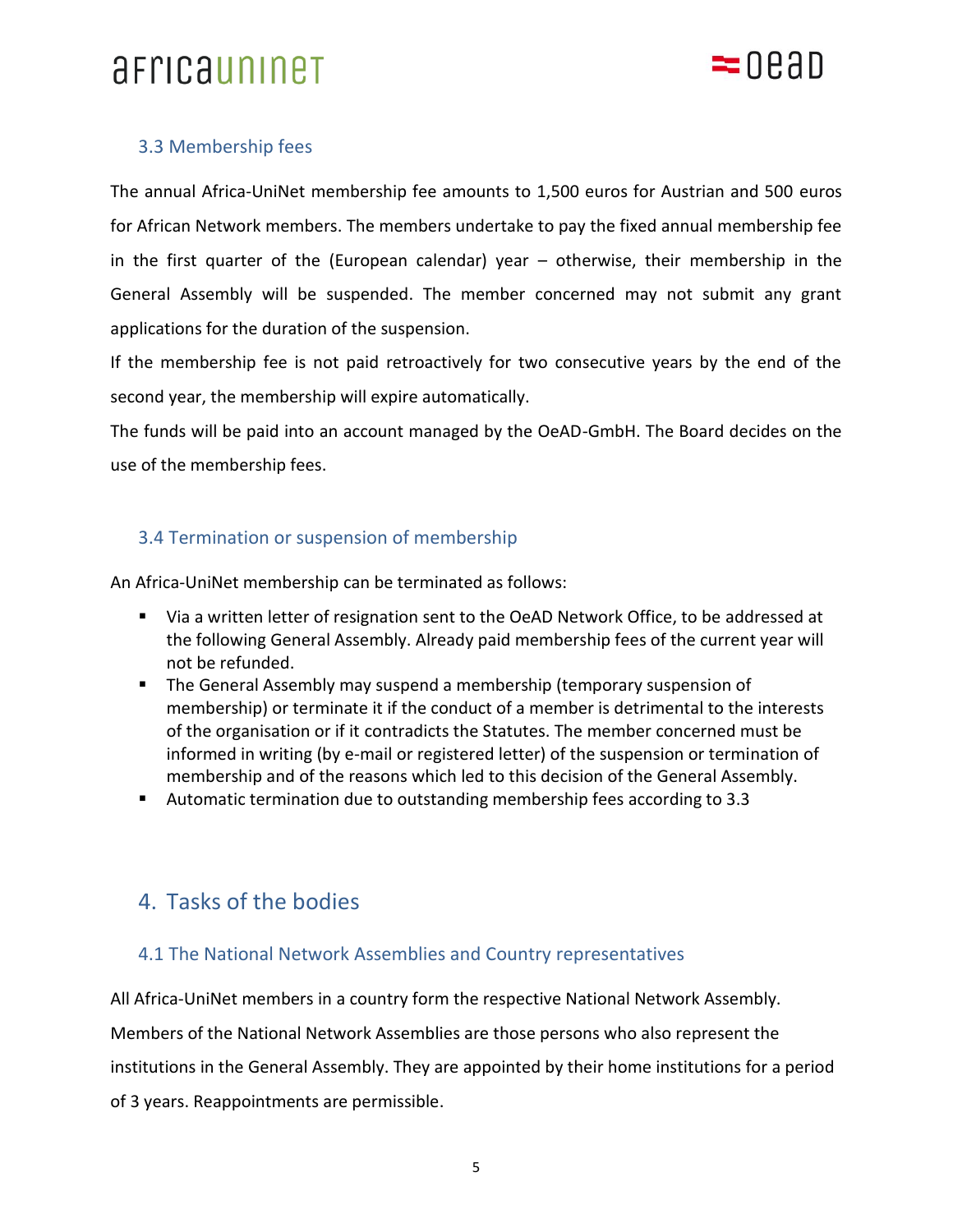## $=$ nean

The need for cooperation between the member institutions will be defined in the National Network Assemblies. The National Network Assemblies elect a Country representative and a deputy. The OeAD Network Office shall be notified of the result of the election in writing. The Country representatives are entitled to take part in the election of the Board members in the General Assembly. Should country representatives be unable to attend the election, the voting right may be transferred to the deputy in writing, and the OeAD Network Office must be informed in advance about the incident.

### 4.2 The General Assembly

In the General Assembly, each member is represented by one person who represents the member in the Network. Only the Country representatives are entitled to vote for the Board members. All members who are entitled to attend the General Assembly may be elected. The General Assembly takes place annually, alternating between Austria and Africa. The modalities of holding the General Assembly are regulated under 4.5.

The tasks of the General Assembly are:

- Monitoring the compliance with the Statutes and adapting them as necessary;
- Defining the Network's strategic direction and an annual work programme on the proposal of the Board in consultation with the President.
- Connection or coordination with other relevant networks;
- **E** Preparing funding proposals for the Austrian Federal Ministry of Education, Science and Research (BMBWF) on the basis of the submitted grant applications and on the suggestion of the evaluation group, considering the available funds.
- Nomination of the evaluation group from among the members of the Network or by consulting external experts;
- Deciding on the admission of new members and on the suspension / termination of memberships on the basis of formal reviews by the Board.
- Determining the venue for the next General Assembly/Assemblies;
- Taking cognizance of the annual budgets and the annual account;
- Taking cognizance of the annual report;
- Deciding on other matters or activities presented to the General Assembly in the agenda that is sent out;
- Resolution about the discontinuation of the Network;
- Deciding on the amount of membership fees on the proposal of the Board;
- For decisions with budgetary implications, the acting Austrian President or Vice-President has a veto right.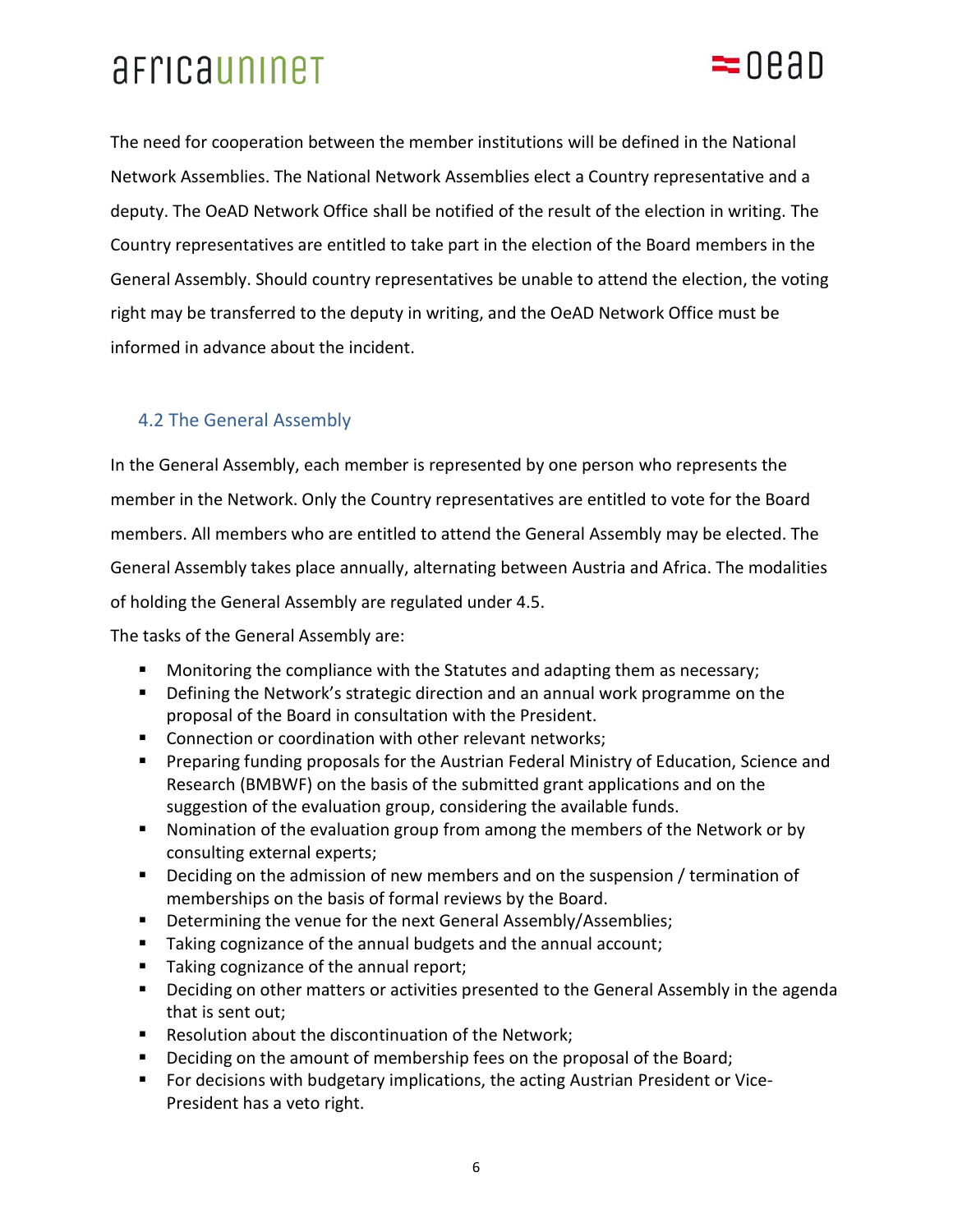

### 4.3 The Board

The Board consists of 6 members of the General Assembly who are elected for a period of 3 years by the country representatives in the General Assembly and who have the following

duties:

- Election of the Africa-UniNet President and confirmation of the Africa-UniNet Vice-President from among the members of the Board;
- Advising the President
- Preparing the decisions of the General Assembly; e. g. on the admission of new Network members or the change in the amount of membership fees;
- Preparing proposals for the Network strategy and the annual work programme in consultation with the President;
- Submission of proposals for the Network's thematic orientation and for the tendering of special Network activities in consultation with the President and in accordance with the funding guideline of the Austrian Federal Ministry of Education, Science and Research (BMBWF).

Diversity and geographical balance shall be ensured when electing the Board members. As the Network is funded by the Austrian Federal Ministry of Education, Science and Research (BMBWF), 3 Board members shall be elected from among the Austrian members. Board meetings can also be held online / as a video conference.

### 4.4 The President and the Vice-President

The Board shall elect the Africa-UniNet President from among the Board members. The President shall propose a Vice-President from among the Board members, who is to be confirmed by the Board. If the President comes from Austria, the Vice-President is to be elected from among the African members and vice versa.

In the event of a voting tie, the election shall be repeated until a majority is reached. The acting president shall remain in office until a successor has been found.

Tasks of the President:

- Official representative of Africa-UniNet;
- Overall coordination of the Network in technical and strategic terms;
- Chairmanship of the Board and the General Assembly;
- Representation of the Network towards institutional and other partners at home and abroad;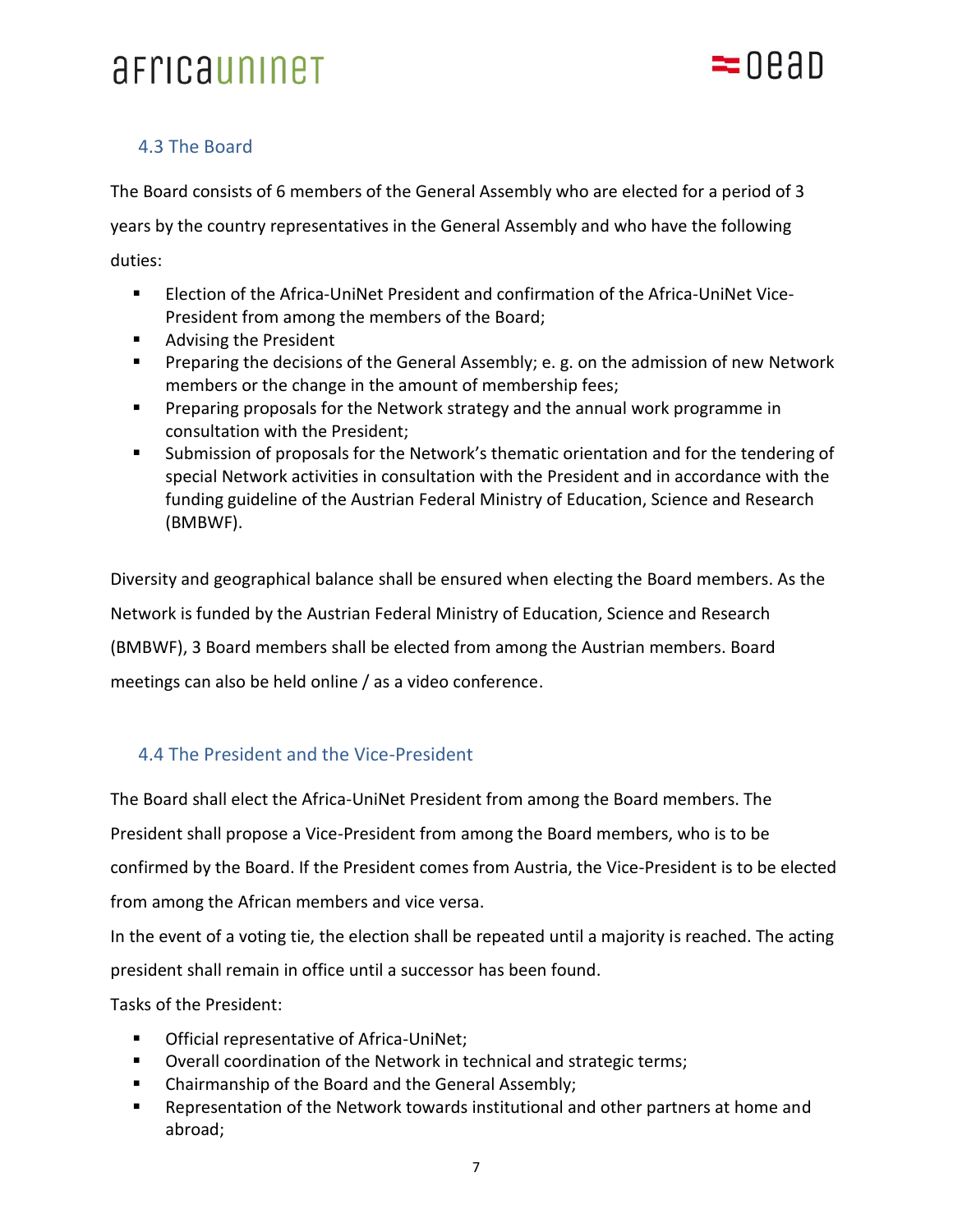- $=$ nean
- Strategic planning and coordination of the public image;
- Preparing proposals for the Network strategy and for the annual work programme in consultation with the Board;
- Coordination with other relevant networks;
- Submission of proposals for the Network's thematic orientation and for the tendering of specific Network activities in consultation with the Board, within the limits of available resources and funding.

### 4.5 Holding the General Assembly

The General Assembly will take place once a year, alternating between Austria and in Africa. It shall be convened by the President and prepared by the OeAD Network Office on his behalf. The OeAD Network Office will announce the venue and time to all members at least 2 months in advance and send the agenda together with the associated documents and background information to all members no later than 14 days before the General Assembly. The agenda must include the item "Any other business".

**Quorum**: The General Assembly has a quorum if the President or the Vice-President and at least 50% of the members entitled to vote are present (physically or virtually via Internet or video conference). All members who have paid their membership fee in the respective year are entitled to participate and vote. A vote may be transferred to another member by sending a written announcement of the proxy to the OeAD Network Office, including statements of consent of the persons concerned. A person cannot accept more than 1 vote transfer. In the event of conflicts of interest (especially in the case of decisions on the allocation of granting funds to the member organisation itself), the member concerned will have no voting right in the General Assembly.

Resolutions in the General Assembly shall be passed by a simple majority of votes. Exceptions are the amendment of the Statutes and the discontinuation of the Network. For these cases, a two-thirds majority will be required. In the event of a tie, the President shall have the casting vote.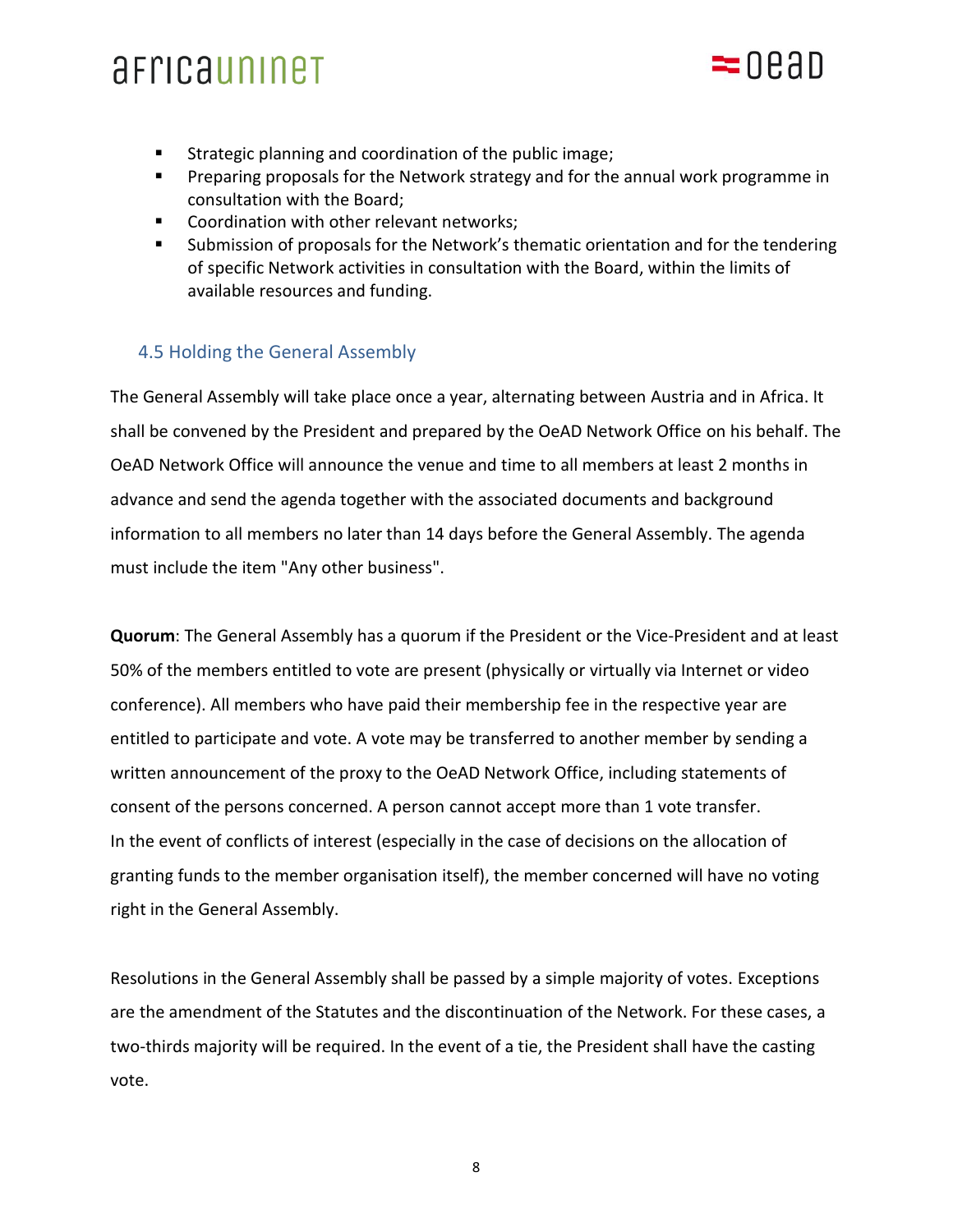

The minutes of the General Assembly are to be written by the OeAD Network Office. The draft minutes must be sent to all members for approval or amendment (further 3 weeks) within a period of 3 weeks. The formal adoption of the minutes will take place at the next General Assembly.

### 5. Discontinuation of the Network

The General Assembly may decide to discontinue the Network under the following formal conditions:

- Proposal by the Board
- Written statement from the Austrian Federal Ministry of Education, Science and Research (BMBWF)
- Two-thirds majority at the General Assembly

In the event of a Network discontinuation, the Board, together with the OeAD-GmbH, will decide about the use of any financial resources still available to the Network from membership fees. Only the BMBWF itself shall decide on the use of unspent funds from the Austrian Federal Ministry of Education, Science and Research (BMBWF).

## 6. The OeAD Network Office

An Africa-UniNet Network Office will be established for the operational Network organisation, the organisation of the General Assembly and the Board meetings, as well as for supporting the President. It will implement the funding measures commissioned by the Austrian Federal Ministry of Education, Science and Research (BMBWF) and carry out the Network's operational tasks within the limits of the available resources. The Network Office will be set up at the OeAD-GmbH in order to establish continuity within the Network.

The tasks of the OeAD Network Office are the following:

- Assisting the President in fulfilling the tasks
- Assisting the Board in fulfilling the tasks